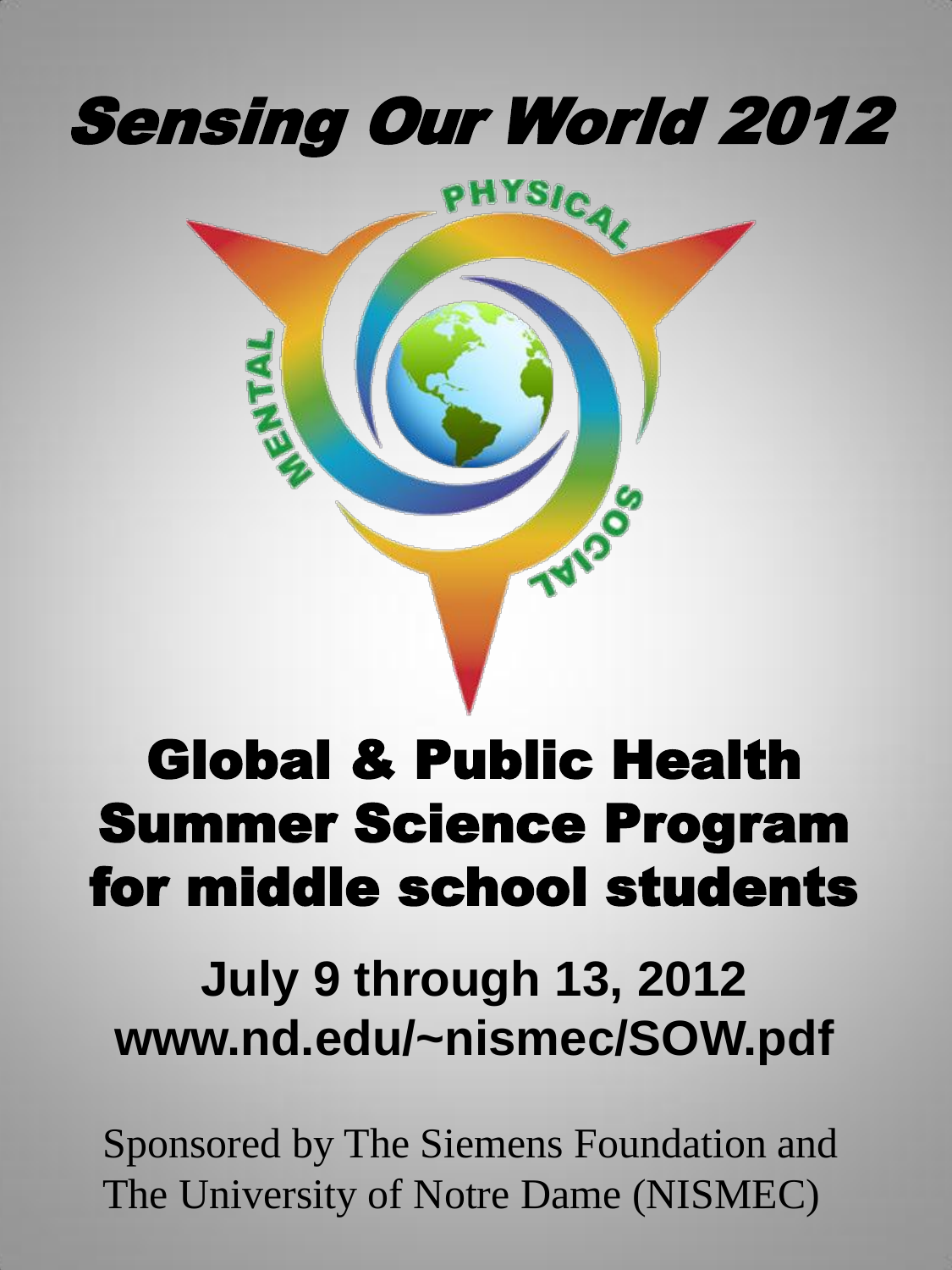**Sensing Our World** is a week-long summer program that is designed to expose middle school students to the exciting world of science, mathematics, and technology. Participants meet with various scientists to learn about their research, visit different academic departments and research labs on campus, meet with various scientists to learn about their research, and learn through intensive hands-on activities. Program instructors include Notre Dame faculty, staff, and graduate students from Physics, Chemistry, Mathematics, Biological Sciences, and Engineering departments. Our Lead Instructor, Adam Lamm, is a Notre Dame graduate who is now an MD Candidate at Case Western Reserve University, School of Medicine.

## **PROGRAM ACTIVITIES**

This 7th annual **Sensing Our World** program will explore Public Health, which is the science of protecting and improving the health of communities through education, promotion of healthy lifestyles, and research for disease and injury prevention. Public health professionals analyze the effect on health of genetics, personal choice and the environment in order to develop programs that protect the health of community members.

Overall, public health is concerned with protecting the health of entire populations. These populations can be as small as a local neighborhood, or as big as an entire country. International health professionals address health concerns among different cultures in countries worldwide.

The week will involve hands-on science including computer simulations, robotics, and laboratory techniques such as studying metabolism using calorimetry to see how much energy common food items contain.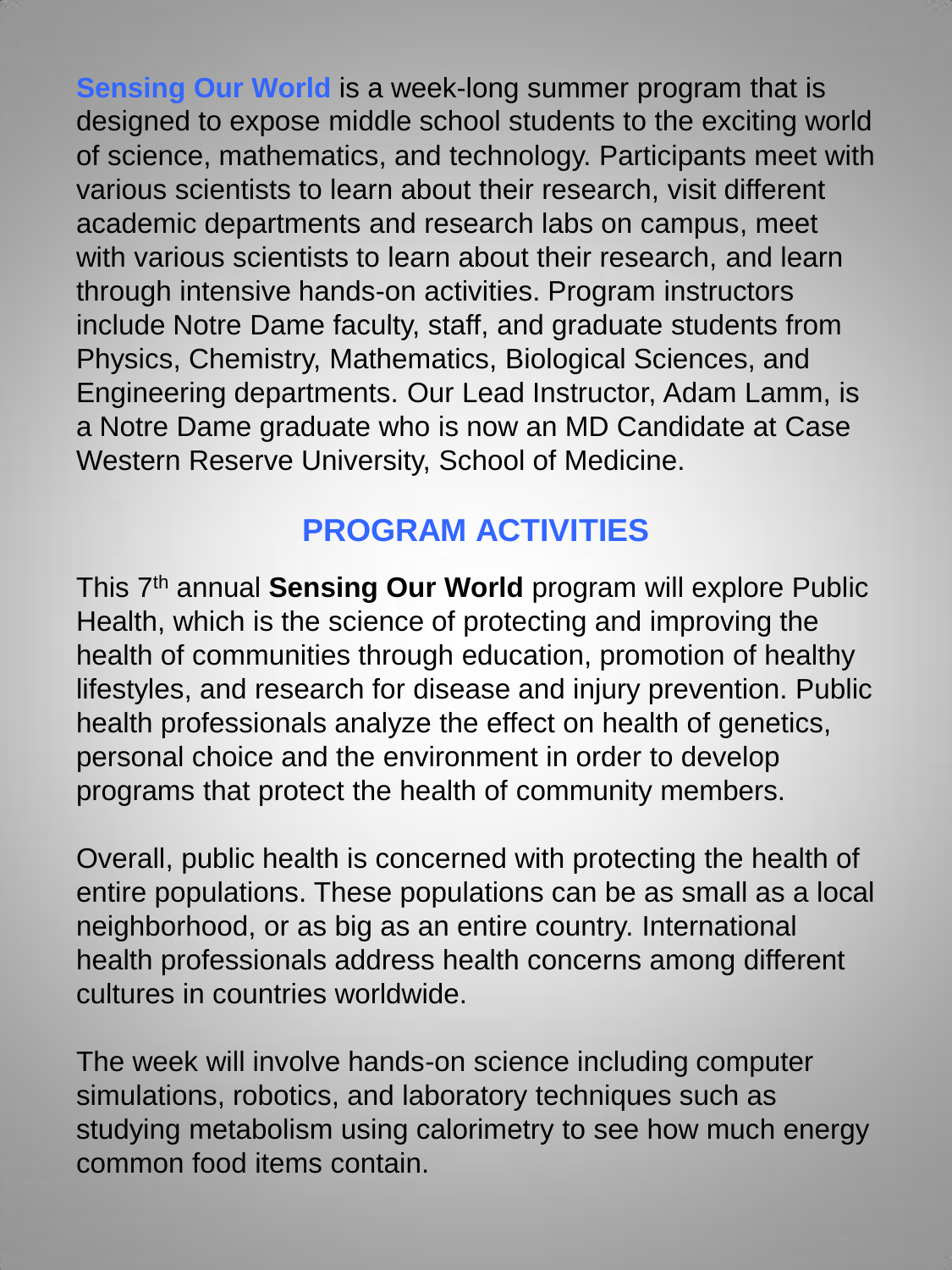We hope you'll join us during this exciting week on the campus of Notre Dame, so complete the application today! Classes will be based at Jordan Science Hall, Monday through Friday, from 9:00 a.m. until 4:00 p.m. each day. The program concludes with a student symposium to which family and friends, ND faculty, students, and staff are invited.

*We expect a large response to the summer program, so please read through the instructions carefully. The deadline for applications is May 15, 2012. Applications are reviewed by a selection committee, and twenty students will be admitted to the week's hands-on science exploration program. Selection notices will be emailed to students by June 1, 2012.* 

## **APPLICATION DEADLINE: FRIDAY - MAY 15, 2012**  *\*\*\*APPLICATION MATERIALS ARE AVAILABLE ONLINE\*\*\**  **SEND TOGETHER: [Application Form](http://www.nd.edu/~nismec/apply.pdf)**

 Student's Letter of Interest (any format) [Parent/Legal Guardian Permission Form](http://www.nd.edu/~nismec/Parental_Permission.pdf)

### **TO BE SENT SEPARATELY:** [Teacher Recommendation Form](http://www.nd.edu/~nismec/Teacher_Recommendation.pdf)

The program fee is \$250.00. *Financial assistance is available for those who qualify.* To request financial aid, please write a letter supporting the student's need for assistance and include it with the application.

#### **DO NOT** SEND PAYMENT WITH THE APPLICATION FORM.

Selection is based upon a completed application that includes a brief statement (any format) submitted by the student describing the reasons for wanting to participate in the program, as well as a recommendation from a math or science teacher. Grade point average is not used as a criterion.